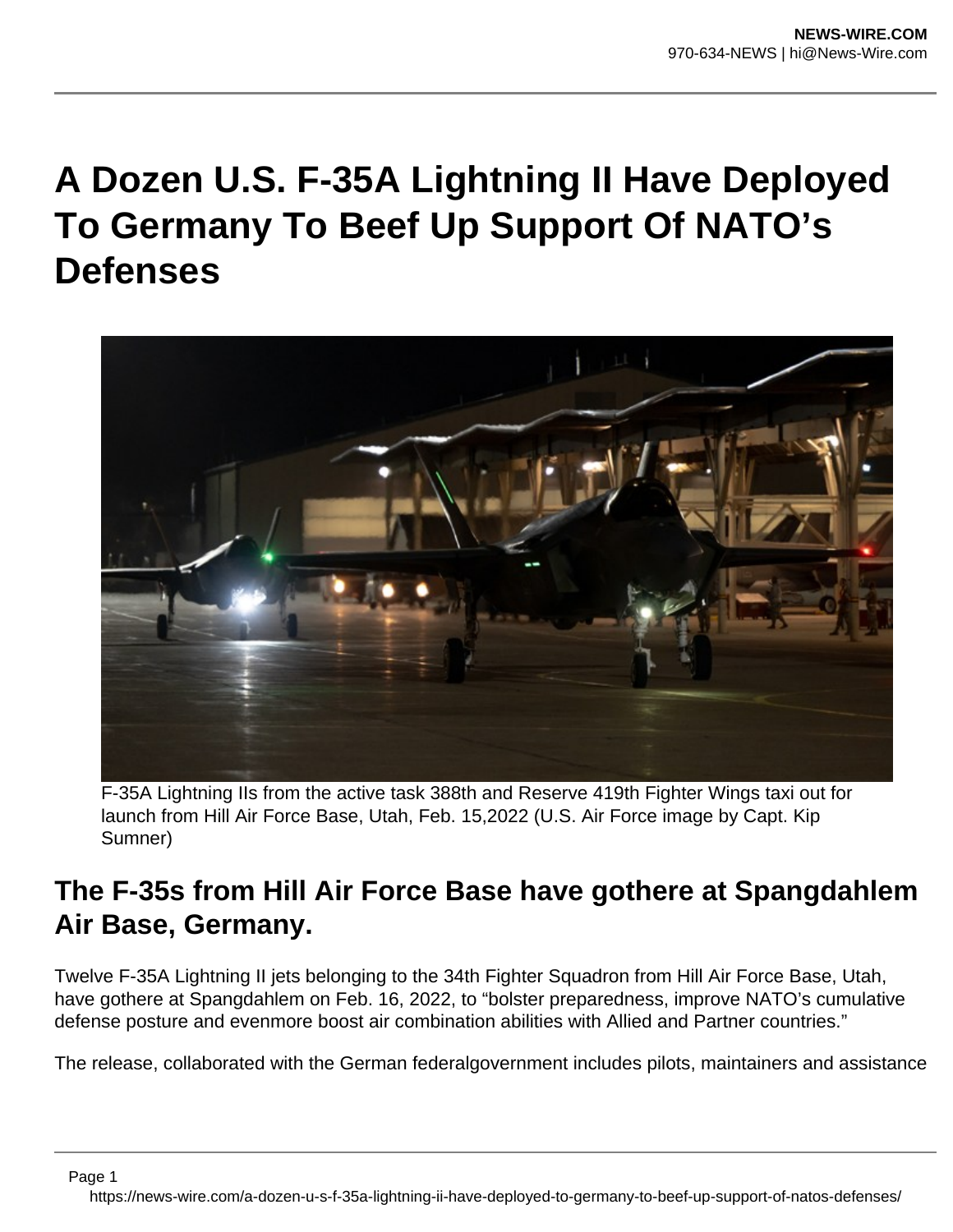workers from the active responsibility 388th and Reserve 419th Fighter Wing, which, in overall, run 78 F-35A stealth airplane at their homebase at Hill AFB.

"Our Airmen and airplane were prepared to go. I'm happy for their tough work, and all of the assistance we got from Hill Air Force Base to get out the door," stated Col. Craig Andrle, 388th Fighter Wing leader in a public release. "This implementation shows we can supply our Air Force the abilities of the F-35A anywhere in the world quickly."

"The implementation of U.S. F-35As to Spangdahlem Air Base increases the protective posture of the NATO Alliance and improves our capability to run together," stated Gen. Jeff Harrigian, Commander U.S. Air Forces in Europe and Air Forces Africa and Commander Allied Air Command. "We are dealingwith a vibrant environment and this release substantially boosts our assistance to NATO's defenses."

"A group of Reserve F-35 pilots and maintainers have signedupwith our active task equivalents in a implementation to the area and stand prepared to assistance increased security for our NATO allies," stated Col. Matt Fritz, 419th Fighter Wing leader. "We train particularly for minutes like these to response the country's call in brief order."

This is the 2nd time the Hill AFB's F-35s deploy to Spangdahlem. In 2019 5th generation airplane and members of the 421st and 466th Fighter Squadrons released to Europe (operating from Aviano AB, Italy; Spangdahlem AB, Germany and Powidz, Poland, amongst the others) where they ran for anumberof weeks goingto workouts and incorporating with other Europe-based airplane as part of a TSP (Theater Security Package). Previously, in 2017, the 34th Fighter Squadron ran from RAF Lakenheath, UK, in what was the veryfirst "European Tour" of the 388th FW and 419th FW, that jointly are the USAF's initially battle coded system flying the Lightning II.

European TSPs are regular long-planned rotational existences of U.S. military properties in the European theater "capable of hindering foes and ensuring partners and allies of U.S. dedication to local security." The reality that this mostcurrent implementation is not linked with a pre-planned TSP verifies that it was commanded as a effect of the raising stress with Russia around Ukraine.

The crisis has currently led to a considerable accumulation throughout the Old Continent, that consistsof a U.S. airplane provider in the Med Sea (with some Super Hornets released to Aviano); 8 F-15Es from the 336th Fighter Squadron, 4th Fighter Wing, Seymour Johnson AFB, N.C., released to Lask, Poland, and 6 KC-135 Stratotankers from the 100th Aerial Refueling Wing, RAF Mildenhall, U.K., released to Ramstein Air Base, Germany.

Already in Europe and flying long objectives throughout the area and beyond are the 4 B-52 that have showedup at RAF Fairford last week.

https://news-wire.com/a-dozen-u-s-f-35a-lightning-ii-have-deployed-to-germany-to-beef-up-support-of-natos-defenses/

Page 2